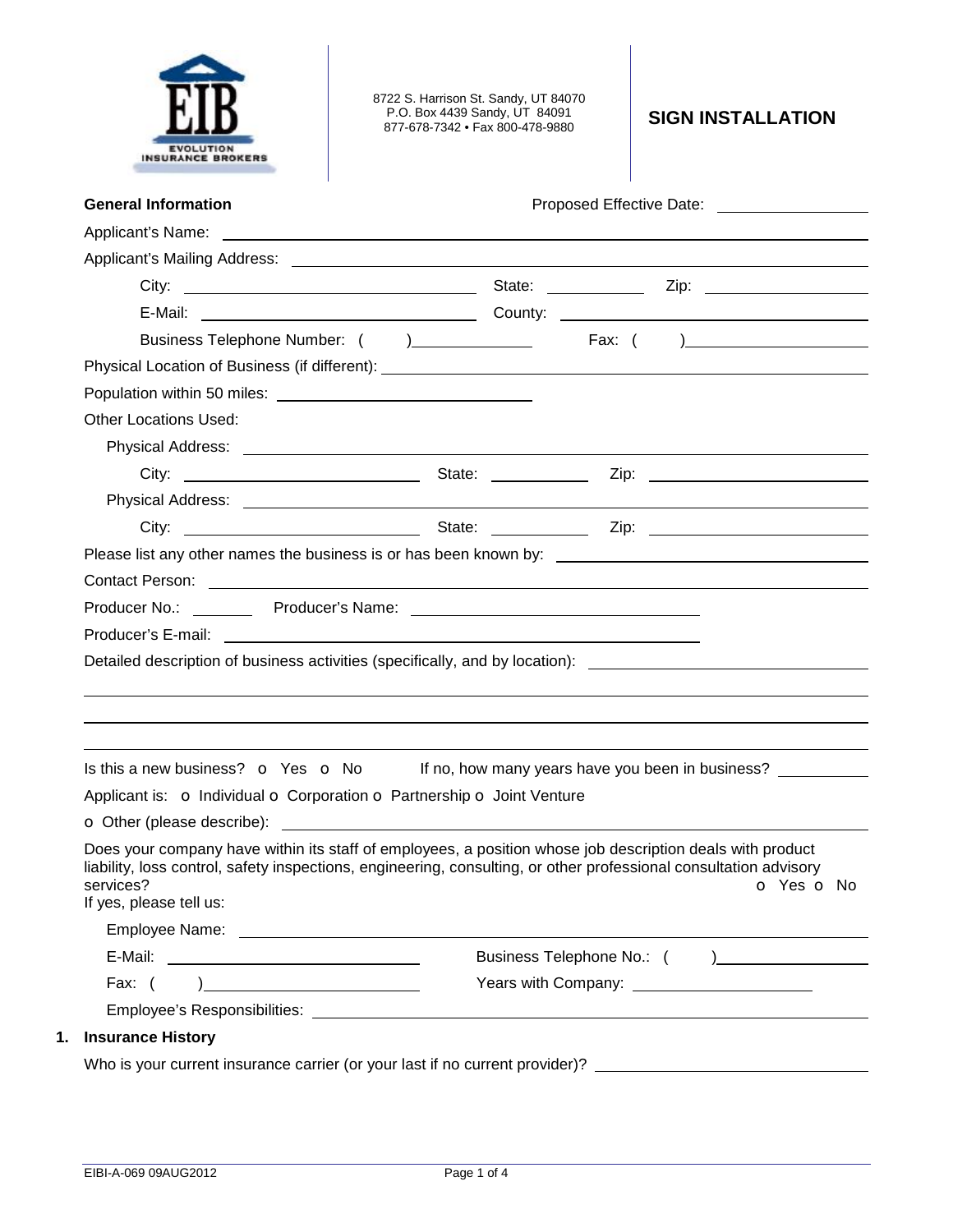Provide name(s) for all insurance companies that have provided Applicant insurance for the last three years:

|                        | Coverage:                                                                                                 | Coverage: | Coverage:  |
|------------------------|-----------------------------------------------------------------------------------------------------------|-----------|------------|
| Company Name           |                                                                                                           |           |            |
| <b>Expiration Date</b> |                                                                                                           |           |            |
| Annual Premium         | \$                                                                                                        | \$        | \$         |
|                        | Has the Applicant or any predecessor or related person or entity ever had a claim?                        |           | o Yes o No |
|                        | Completed Claims and Loss History form attached (REQUIRED)?                                               |           | O Yes O No |
|                        | Has the Applicant, or anyone on the Applicant's behalf, attempted to place this risk in standard markets? |           |            |
|                        |                                                                                                           |           | O Yes O No |
|                        |                                                                                                           |           |            |

If the standard markets are declining placement, please explain why:

# **2. Desired Insurance**

### **Limit of Liability - Professional Liability Coverage:**

Per Act/Aggregate **Per Person/Per Act/Aggregate** 

| $\circ$                                                  | \$50,000/\$100,000    | $\circ$          | \$25,000/\$50,000/\$100,000           |
|----------------------------------------------------------|-----------------------|------------------|---------------------------------------|
| $\circ$                                                  | \$150,000/\$300,000   | $\circ$          | \$75,000/\$150,000/\$300,000          |
| $\circ$                                                  | \$250,000/\$1,000,000 | $\circ$          | \$100,000/\$250,000/\$1,000,000       |
| $\circ$                                                  | \$500,000/\$1,000,000 | $\circ$          | \$250,000/\$500,000/\$1,000,000       |
| $\circ$                                                  | Other:                | $\circ$          | Other:                                |
| <b>Self Insured Retention (SIR):</b><br>$\Omega$ \$1,500 |                       | $\Omega$ \$2,500 | $\Omega$ \$10,000<br>$\Omega$ \$5,000 |

# **3. Business Activities**

- 1. Total Number of Employees: Full-Time: Part-Time:
- 2. Number of non-operational employees (salesmen, collectors, messengers, drivers, draftsmen, clerical):

# 3. Total Annual Payroll: \$

| Operations Payroll -<br>Sign Installation      | \$<br>Office and Clerical         | \$ |
|------------------------------------------------|-----------------------------------|----|
| Operations Payroll -<br><b>Crane Operators</b> | \$<br>Executive and<br>Management | \$ |
| Excavation                                     | \$<br><b>Outside Sales</b>        | \$ |
| <b>Supervisors</b>                             | \$<br>Other                       | \$ |

### 4. Identify percentage of your business operations:

| Sign Installation                |  |
|----------------------------------|--|
| Sign Manufacturing               |  |
| Sign Repair Service              |  |
| <b>Other Business Operations</b> |  |

5. Describe how many different sign manufacturers you provide contracted services for last year, whether repair or new?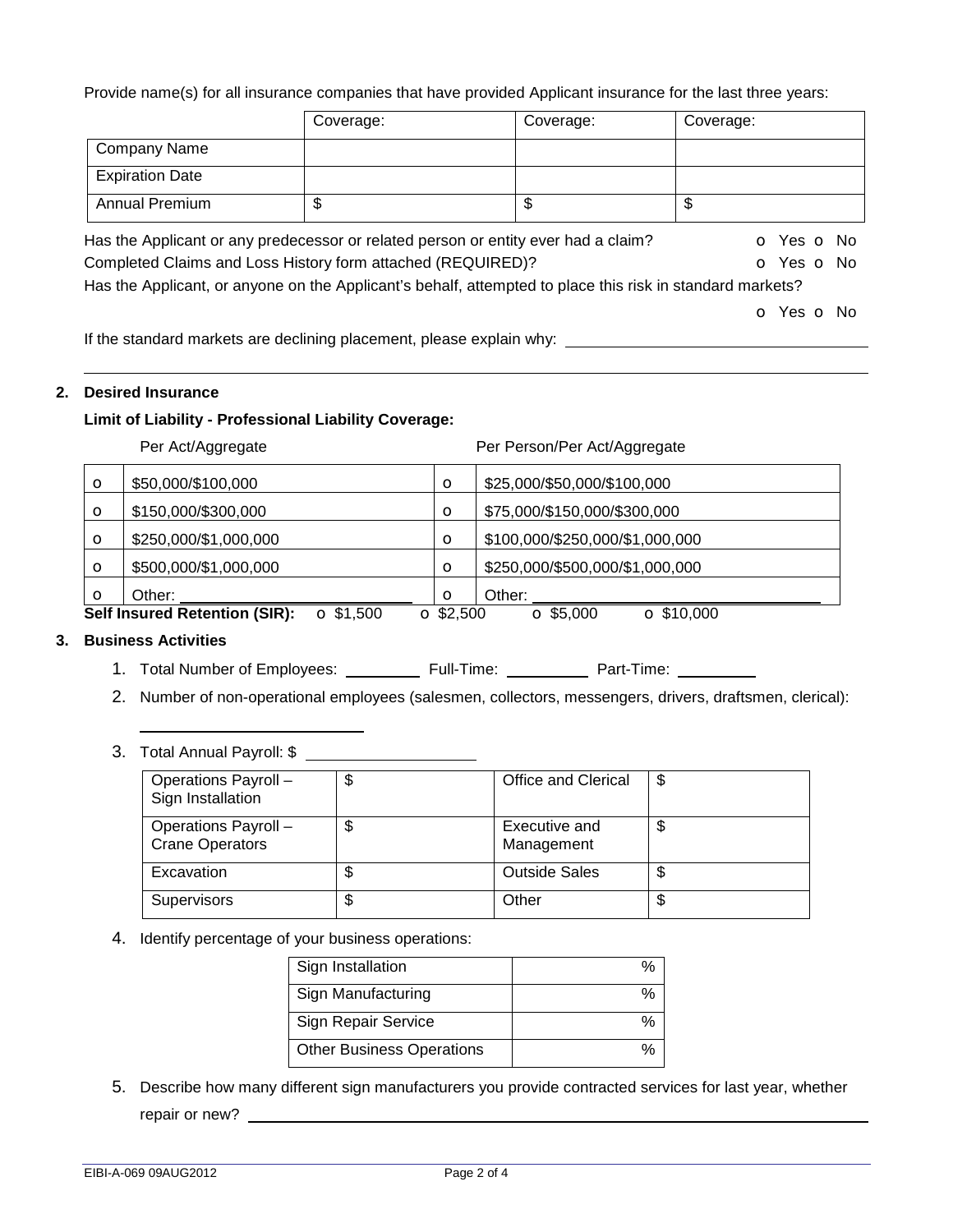|    |                                                                                                         |                         | 6. Estimate total gross receipts from new sign installation operations only, including materials, for next the |                      |
|----|---------------------------------------------------------------------------------------------------------|-------------------------|----------------------------------------------------------------------------------------------------------------|----------------------|
|    | 12 months:                                                                                              |                         |                                                                                                                |                      |
|    |                                                                                                         |                         | 7. Estimated gross receipts from repair service operations only, including material and repair services, for   |                      |
|    |                                                                                                         | the next 12 months:     |                                                                                                                |                      |
| 8. |                                                                                                         |                         | Total gross annual receipts from all business operations (installation, repair, product sales, retail sales    |                      |
|    |                                                                                                         |                         | and other service work):                                                                                       |                      |
|    | 9. What percent of your total gross receipts is received from sub-contracted work you perform for other |                         |                                                                                                                |                      |
|    | contractors?                                                                                            |                         |                                                                                                                | $\sim$ $\sim$ $\sim$ |
|    |                                                                                                         |                         | 10. What percentage of your total income is from sign manufacturing or the sale of signs? _________%           |                      |
|    |                                                                                                         |                         | 11. What percentage of your sign installation or repair requires you to rent or lease a crane and crane        |                      |
|    | operator?                                                                                               |                         |                                                                                                                | $\frac{9}{6}$        |
|    |                                                                                                         | 12. Does your business: |                                                                                                                |                      |
|    |                                                                                                         |                         | i. Lease or rent equipment to others?                                                                          | o Yes o No           |
|    |                                                                                                         |                         |                                                                                                                |                      |
|    | ii.                                                                                                     |                         | Lease or rent equipment from others?                                                                           | o Yes o No           |
|    |                                                                                                         |                         |                                                                                                                |                      |
|    | iii.                                                                                                    |                         | Distribute or sell (retail) building materials or supplies for installation by others? • O Yes O No            |                      |
|    |                                                                                                         |                         | If yes, show annual gross receipts from distribution or sale: \$                                               |                      |
|    | iv.                                                                                                     |                         | Do you hire sub-contractors?                                                                                   | o Yes o No           |
|    |                                                                                                         | If yes,                 |                                                                                                                |                      |
|    |                                                                                                         | 1.                      | Do you require certification and evidence of liability insurance from sub-contractors?                         |                      |
|    |                                                                                                         |                         |                                                                                                                | o Yes o No           |
|    |                                                                                                         | 2.                      | Do you require evidence of Workers Compensation insurance from sub-contractors?                                |                      |
|    |                                                                                                         |                         |                                                                                                                | o Yes o No           |
|    |                                                                                                         | 3.                      | Gross annual receipts from work sub-contracted out: \$                                                         |                      |
|    |                                                                                                         | 4.                      | Explain type of work you sub-contracted out:<br><u>Explain type of work you sub-contracted out:</u>            |                      |
|    |                                                                                                         |                         |                                                                                                                |                      |

### **REPRESENTATIONS AND WARRANTIES**

The "Applicant" is the party to be named as the "Insured" in any insuring contract if issued. By signing this Application, the Applicant for insurance hereby represents and warrants that the information provided in the Application, together with all supplemental information and documents provided in conjunction with the Application, is true, correct, inclusive of all relevant and material information necessary for the Insurer to accurately and completely assess the Application, and is not misleading in any way. The Applicant further represents that the Applicant understands and agrees as follows: (i) the Insurer can and will rely upon the Application and supplemental information provided by the Applicant, and any other relevant information, to assess the Applicant's request for insurance coverage and to quote and potentially bind, price, and provide coverage; (ii) the Application and all supplemental information and documents provided in conjunction with the Application are warranties that will become a part of any coverage contract that may be issued; (iii) the submission of an Application or the payment of any premium does not obligate the Insurer to quote, bind, or provide insurance coverage; and (iv) in the event the Applicant has or does provide any false, misleading, or incomplete information in conjunction with the Application, any coverage provided will be deemed void from initial issuance.